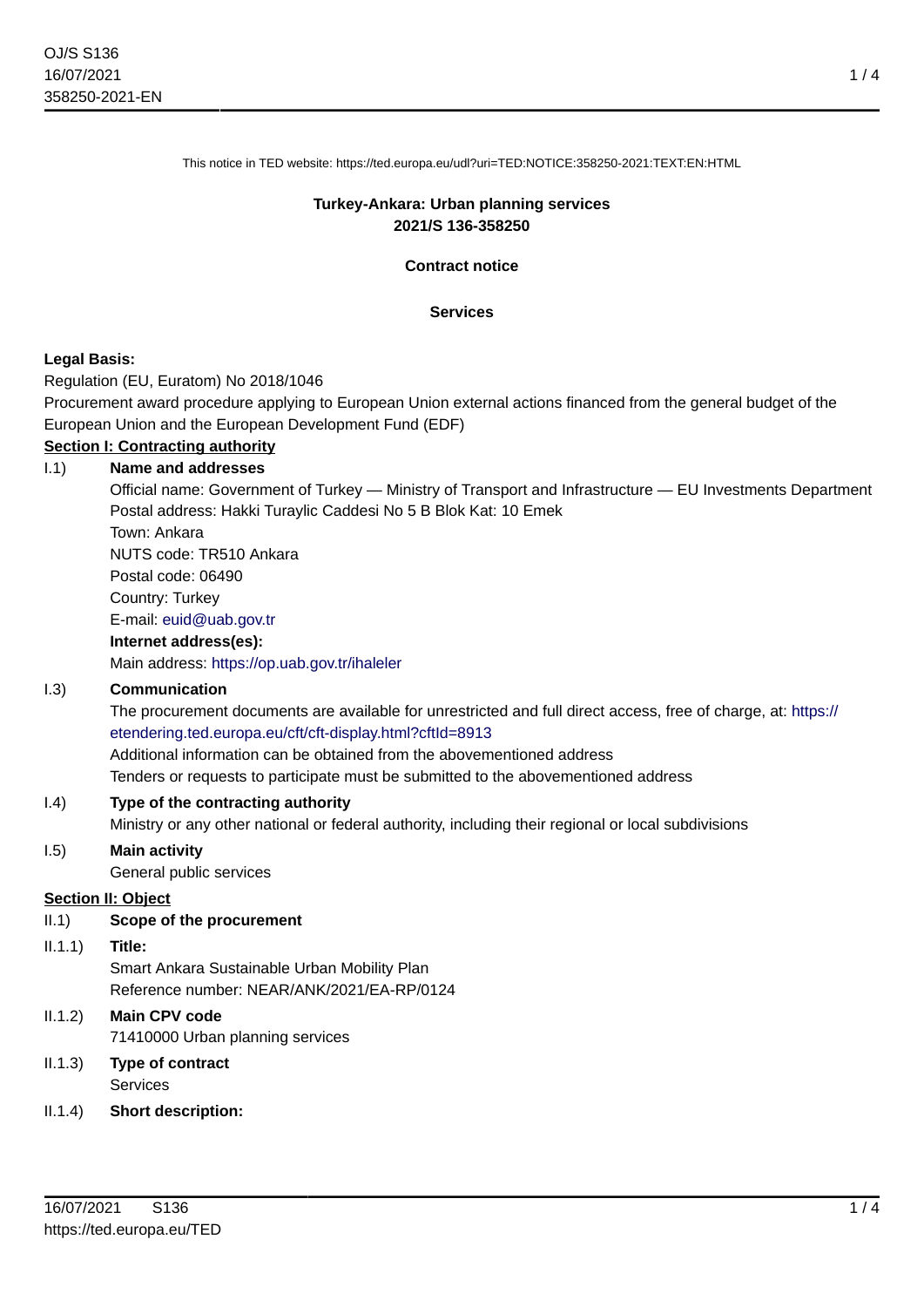The purpose of the contract is to adopt a sustainable urban mobility plan (SUMP) for Ankara in line with the EU best practices. The project will facilitate strategy development, stakeholder consultations, identification of measures, and capacity building for the municipal staff.

| II.1.5)  | <b>Estimated total value</b><br>Value excluding VAT: 2 991 600.00 EUR                                                                                                                                                                                                                                                                                                                                                                                        |
|----------|--------------------------------------------------------------------------------------------------------------------------------------------------------------------------------------------------------------------------------------------------------------------------------------------------------------------------------------------------------------------------------------------------------------------------------------------------------------|
| II.1.6)  | <b>Information about lots</b><br>This contract is divided into lots: no                                                                                                                                                                                                                                                                                                                                                                                      |
| II.2)    | <b>Description</b>                                                                                                                                                                                                                                                                                                                                                                                                                                           |
| II.2.2)  | <b>Additional CPV code(s)</b><br>71410000 Urban planning services                                                                                                                                                                                                                                                                                                                                                                                            |
| II.2.3)  | Place of performance<br>NUTS code: TR Türkiye<br>Main site or place of performance:<br>Turkey (Region IPA instrument).                                                                                                                                                                                                                                                                                                                                       |
| II.2.4)  | Description of the procurement:<br>Smart Ankara Sustainable Urban Mobility Plan.                                                                                                                                                                                                                                                                                                                                                                             |
| II.2.5)  | Award criteria<br>Price is not the only award criterion and all criteria are stated only in the procurement documents                                                                                                                                                                                                                                                                                                                                        |
| II.2.6)  | <b>Estimated value</b><br>Value excluding VAT: 2 991 600.00 EUR                                                                                                                                                                                                                                                                                                                                                                                              |
| II.2.7)  | Duration of the contract, framework agreement or dynamic purchasing system<br>Duration in months: 24<br>This contract is subject to renewal: no                                                                                                                                                                                                                                                                                                              |
| II.2.9)  | Information about the limits on the number of candidates to be invited<br>Envisaged number of candidates: 20<br>Objective criteria for choosing the limited number of candidates:<br>The number of candidates is not limited. Please consult the procurement documents available at the address<br>indicated in section I.3).                                                                                                                                |
| II.2.10) | <b>Information about variants</b><br>Variants will be accepted: no                                                                                                                                                                                                                                                                                                                                                                                           |
| II.2.11) | Information about options<br>Options: no                                                                                                                                                                                                                                                                                                                                                                                                                     |
|          | II.2.13) Information about European Union funds<br>The procurement is related to a project and/or programme financed by European Union funds: yes<br>Identification of the project:<br>Pre-accession countries/new member states.                                                                                                                                                                                                                            |
| II.2.14) | <b>Additional information</b><br>Subsequent to the initial contract resulting from the current tender procedure, new services or works consisting<br>in the repetition of similar services or works, up to the estimated amount of EUR 1 400 000, may be entrusted<br>to the initial contractor by negotiated procedure without prior publication of a contract notice, provided the new<br>services or works are in conformity with the same basic project. |

### **Section III: Legal, economic, financial and technical information**

III.1) **Conditions for participation**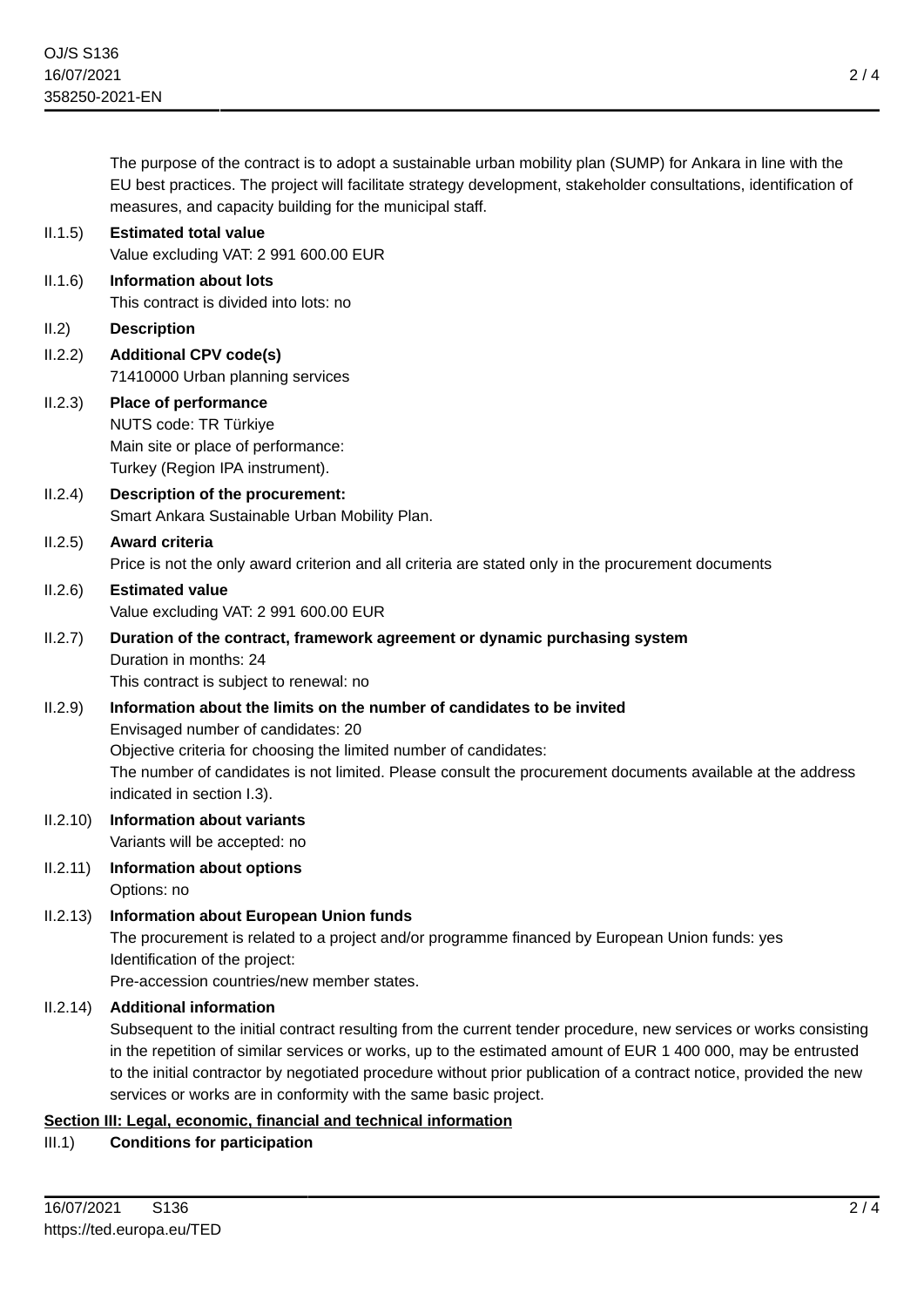III.1.1) **Suitability to pursue the professional activity, including requirements relating to enrolment on professional or trade registers**

List and brief description of conditions:

Please consult the procurement documents available at the address indicated in section I.3).

# III.1.2) **Economic and financial standing**

List and brief description of selection criteria: The economic and financial capacity required from the candidate or tenderer to perform the contract is detailed in the document A5f 'Additional information about the Contract Notice'.

III.1.3) **Technical and professional ability** List and brief description of selection criteria: The professional and technical capacity required from the candidate or tenderer to perform the contract is detailed in the document A5f 'Additional information about the Contract Notice'.

# III.2) **Conditions related to the contract**

III.2.2) **Contract performance conditions:** Please consult the procurement documents available at the address indicated in section I.3).

# **Section IV: Procedure**

- IV.1) **Description**
- IV.1.1) **Type of procedure** Restricted procedure
- IV.1.3) **Information about a framework agreement or a dynamic purchasing system**
- IV.1.8) **Information about the Government Procurement Agreement (GPA)** The procurement is covered by the Government Procurement Agreement: no

# IV.2) **Administrative information**

- IV.2.2) **Time limit for receipt of tenders or requests to participate** Date: 25/08/2021 Local time: 14:00
- IV.2.3) **Estimated date of dispatch of invitations to tender or to participate to selected candidates** Date: 03/11/2021
- IV.2.4) **Languages in which tenders or requests to participate may be submitted:** English
- IV.2.6) **Minimum time frame during which the tenderer must maintain the tender** Duration in months: 6 (from the date stated for receipt of tender)

## **Section VI: Complementary information**

- VI.1) **Information about recurrence**
	- This is a recurrent procurement: no
- VI.2) **Information about electronic workflows** Electronic payment will be used

# VI.3) **Additional information:**

Please consult the procurement documents available at the address indicated in section I.3). For any additional information, please refer to the document A5f 'Additional information about the Contract Notice'.

# VI.4) **Procedures for review**

VI.4.1) **Review body**